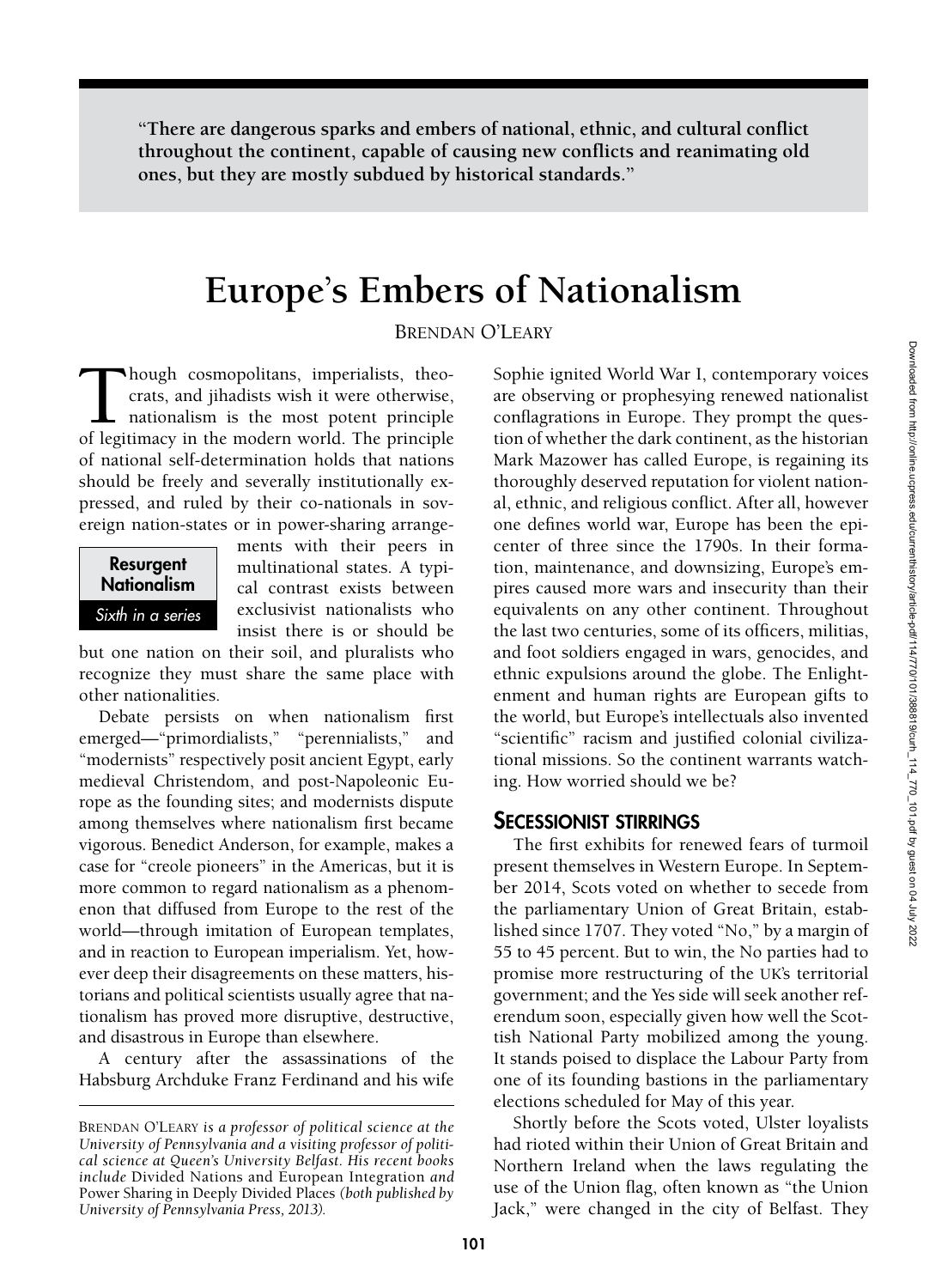did so shortly after US-led mediation stalled on outstanding contentious "legacy issues" from the long conflict between 1969 and 1998. The stability of Northern Ireland's power-sharing institutions seemed threatened. In both the North and South of Ireland, Sinn Féin, a left-wing nationalist party that once supported the insurrection of the Irish Republican Army, is at new heights of popularity. It may emerge as the best-supported party in the South in the spring 2016 elections, and aspires to become the leading party in the North.

Inspired by the Scots, Catalans demonstrated throughout 2014, demanding the right to hold a referendum to secede from the Kingdom of Spain, into which they were forcibly incorporated in 1714; their language was outlawed under General Francisco Franco's dictatorship. In November, they held an unrecognized and allegedly illegal referendum asserting their right to self-determination. Spain's Constitutional Court had caused the crisis by rejecting as unconstitutional proposed extensions to Catalonia's autonomy. Those who voted affirmed their wish to have the right to secede by a margin of 4 to 1, albeit in a low turnout. Meanwhile, whatever Spanish jurists and the governing party may pretend, the matter of the country's other long-running secessionist movement—the Basque question, or the Castilian question, as it is known in the Basque lands—is also unresolved.

Flemish nationalists in Belgium—itself founded in 1830 in a successful secession from the Netherlands—hope to be next in line to hold an exit referendum. Belgium's complex federation is partly held together by its Brussels region, where the Flemish lack a majority—though they are a majority in Flanders and the whole country. The hollowing out of the core Belgian state has already occurred, with the transfer of many of its traditional central powers to its regions and communities *and* to the European level.

These potential secessions suggest instability among Western Europe's last multinational states—the United Kingdom, Spain, and Belgium—all, in different ways, the rumps of European empires, and all heterogeneous in character. Yet no one expects these secessionist projects to trigger wars or protracted violence. The United Kingdom, for example, has ratified a treaty with Ireland and passed statutes that allow for a peaceful reunification of Ireland through a referendum. Just before Christmas, the Northern Irish parties, joined by the London and Dublin governments, patched up their differences and agreed to retain

their imaginative power-sharing settlement. The referendum in Scotland took place on the assumption that a Yes vote, no matter how small the margin, would lead to a negotiated end to the Union. Irish and Scots secessionist projects do not arouse anything like the same feelings as Ireland's nineteenth-century aspirations, partly because the English have become democratic and ceased to be an imperial people. Belgians quarrel and negotiate endlessly, but they do not resort to violence on a significant scale. The Castilians may be more centralist and nostalgically imperial than the English, but it is very difficult to imagine Spanish armies marching on Barcelona.

Moreover, most of the secessionist movements, so far, envisage independence within the European Union, and within NATO, albeit without nuclear weapons on their soil. Keen on leaving one union, they want to remain within others, with their former partners. They seek rearranged relationships, not a comprehensive divorce. The crises of these multinational states have distinct origins. What they share are the strains triggered by the recent global economic crises and their mismanagement by central governments—incompetent, corrupt, or both—which have helped vibrant autonomy movements build cases for independence. However, a sovereign Catalonia, Euskedi, Flanders, or Scotland—and the possibility of closer steps toward a reunified Ireland—will not cause the rest of the world to have sleepless nights.

## DIVIDED UNION

The second set of anxiety-inducing nationalist exhibits is found in the condition of the EU, which now includes 28 member states. It has hardly been in rude health in its third decade, especially but not only in its eurozone. European Parliament elections in May 2014 resulted in victories for large numbers of far-right and far-left candidates who called either for their member states to secede from the EU or for the restoration of traditional governmental powers to their nation-states—particularly, but not only, over immigration.

As its name advertises, the United Kingdom Independence Party (UKIP), the poll-topper in England, wishes to leave the EU. The Conservative Party competes with it by promising to renegotiate the UK's membership before offering its citizens an "in or out" referendum. Across a large swath of Western Europe (in Ireland, Great Britain, Belgium, the Netherlands, Italy, Denmark, and Sweden), parties of protest and independents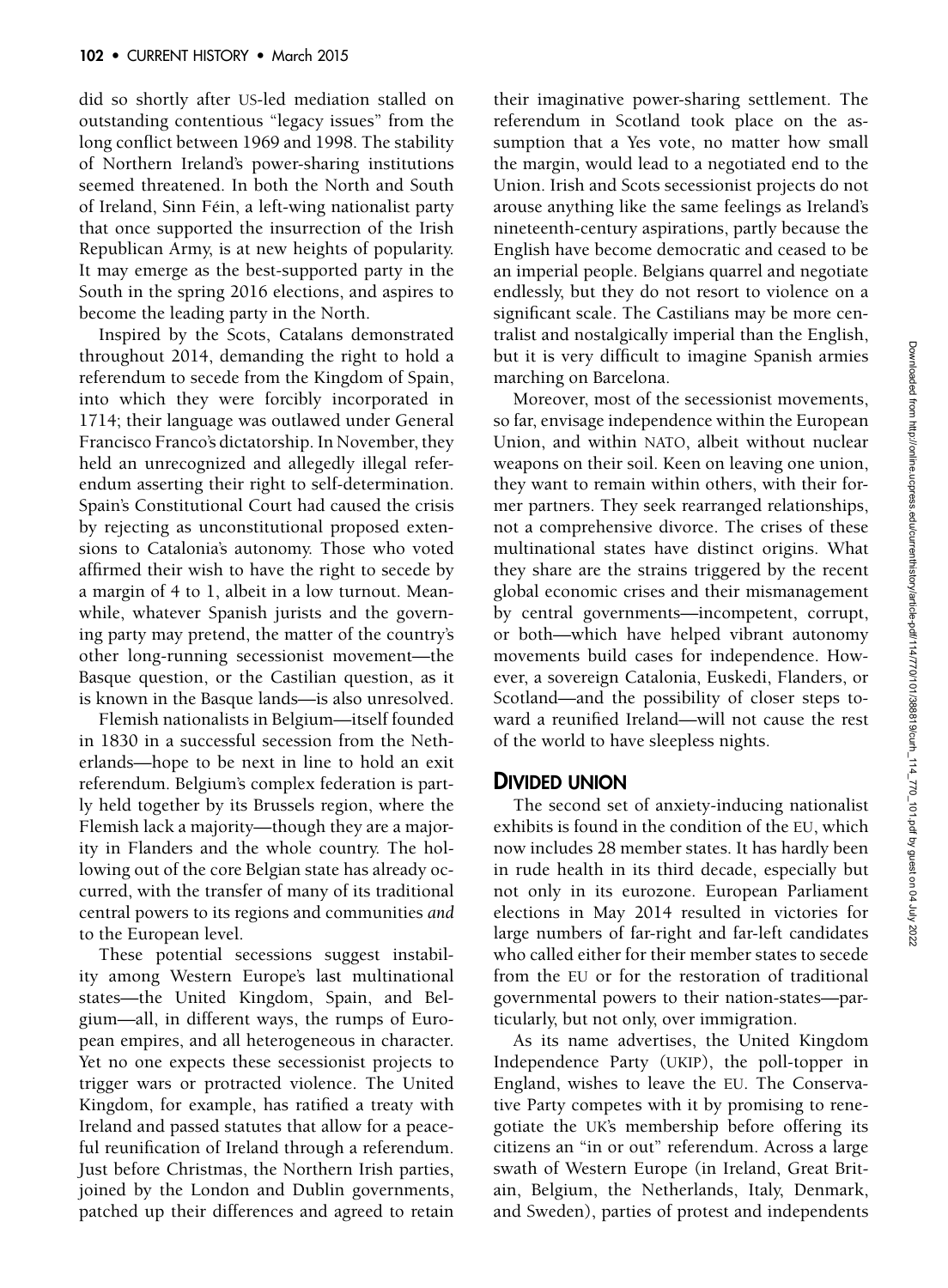also polled remarkably powerfully. In most member states, the incumbent center-right and centerleft parties felt their voters' wrath, though they survived. Had these elections been held in May 2015, however, they would have registered victories for new far-left parties in Spain and Greece. In Greece, Syriza (Coalition of the Radical Left), which pledges to end austerity policies imposed by the EU and renegotiate the country's debt, won parliamentary elections in January and formed a government with a smaller right-wing party with similar anti-austerity views.

Four crises distress the EU. Its constitutional crisis has not been resolved since 2004 when it failed to ratify its own draft constitution (which was longer than 500 pages, not including the appendices). Instead, it settled in the Lisbon Treaty of 2009 for a revision of its treaty rules without popular ratification—except in Ireland. The EU has failed to constitutionalize itself with its constituent peoples, perhaps because it has naively

presented itself as offering a post-national rather than a multinational future. Its "democratic deficit" has long been evident. Significant economic regulatory powers have been granted to European institutions, but these are not significantly

checked either by the European Parliament or by the member states' parliaments. Europe's executive powers are divided between ministers from member states, political appointees, and nondemocratic offices, detached from visible accountability mechanisms. In crisis conditions they manage to make US policy making appear robust, transparent, cohesive, and popular.

The EU's third crisis is also self-imposed. After the Cold War it grew from 12 to 28 member states to cover most of the continent, including most of its peninsulas and major islands. These events were celebrated as the victory of Immanuel Kant's Enlightenment vision of perpetual peace for cosmopolitan Europe. The ingestion of new members is, however, leading to major difficulties. Western Europe refused to be as generous to the East as it had been to its own citizens and farmers. Many Eastern Europeans have adjusted painfully to democratization, the transition from communism, and the nonnegotiable adoption of EU laws—all now designed in the interests of a capitalist market, except in agriculture. Decisionmaking requirements approximate unanimity among diverse states, which means the unhappy can be kept that way by a happy minority. On top of these problems, and worsening their unintended effects, Europe is undergoing a major crisis of economic stagnation, by far the worst since the 1930s in its impact on growth and the employment of labor and capital.

## SOWING THE WIND

The global financial crisis may have had primarily American-driven roots and responsibilities, but European institutions and policy makers accentuated all its primary and secondary consequences, especially because of the way the euro was designed to conform with German prejudices. The union's responses to the difficulties that were initially experienced by Portugal, Ireland, Greece, and Spain (gracelessly labeled the PIGS in the financial markets), which then spread to Cyprus and are now lapping at the shores of Italy and perhaps

Austerity programs have reignited nationalist sentiments and have acted as aversion therapy for European integration.

France, have almost made a mockery of the idea of European solidarity. They have certainly punctured talk of a European demos. With maximum feasible macroeconomic illiteracy, most of Europe's elected leaders embraced austerity—the

maxims of balanced budgets, debt-reduction programs, tax hikes, and public expenditure cuts—in a deep and widening depression.

One might have expected such policies from Europe's center-right parties, which eclipsed the center-left in many countries as the crisis broke, but the timing could not have been worse. And then they determined to enshrine this collective folly in a treaty, the fiscal compact. The treaty is a textbook case of what not to do in a major economic downturn, sowing the wind for every would-be little Hitler or Stalin to mobilize among the angry and unemployed. European leaders erroneously and deliberately—generalized from the Greek case, where there was a crisis in the public finances and the integrity of state institutions, to the other member states that fell into crises because their banks and private sectors had gotten into difficulties, as did German, French, and British banks.

Few EU leaders have shown impartiality, solidarity, or consistency in crisis management. Immovable in their parsimony, they wonder why they are unloved—when they are not despised. The EU's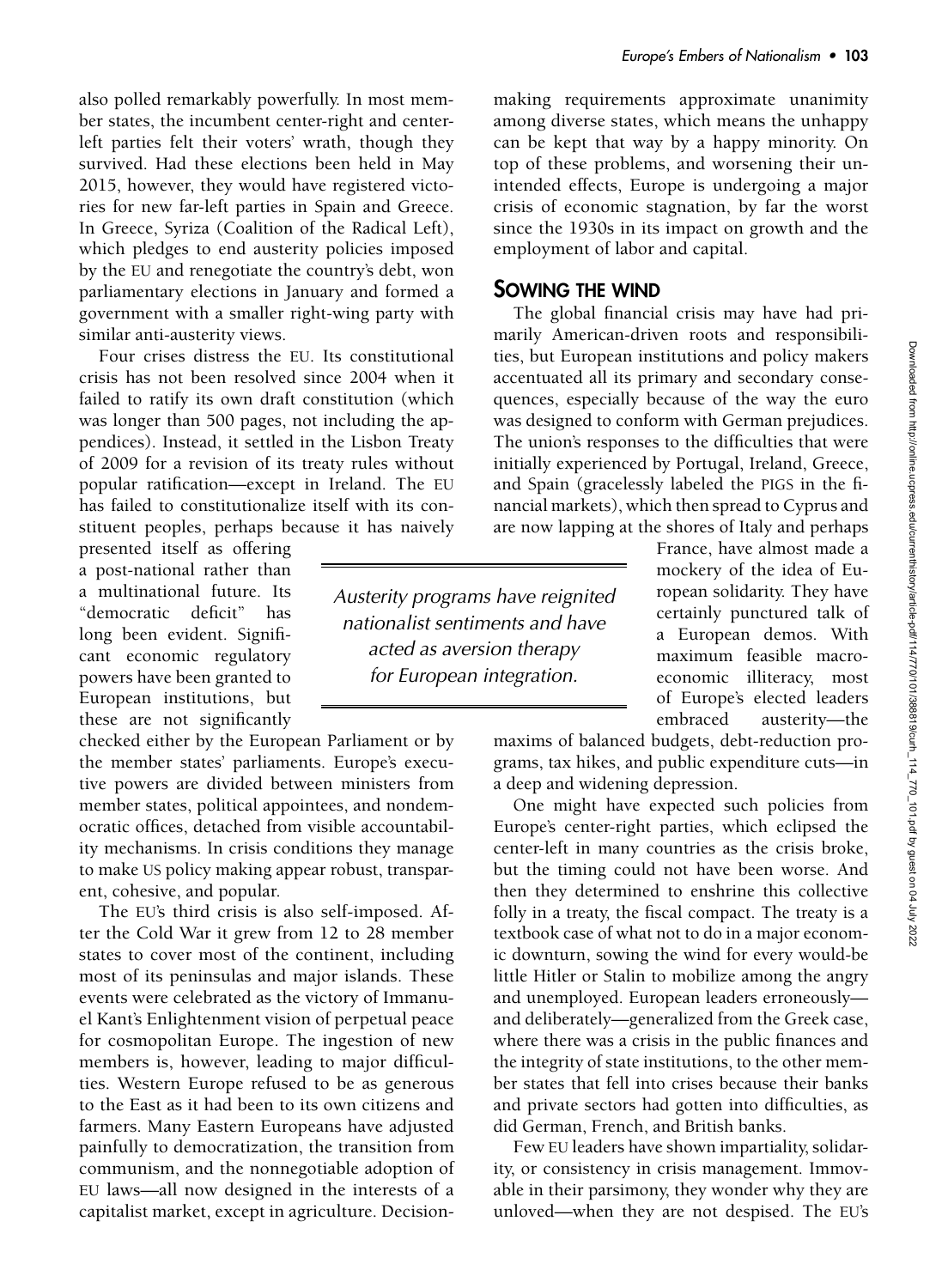institutions—remote, opaque, and inscrutable offer an inviting target for nationalist discontents. They are viewed as the scene of national leaders' treacheries. In his last book, the late Peter Mair, a political scientist at the European University Institute in Florence, described Europe's leaders and parties as "ruling the void," faced with a detached, bored and indifferent citizenry. The void has since seemed to be filling rapidly with angry, resentful, and anxious parties and movements. Established governing parties, known as "cartel parties" (more concerned with keeping power and public funds for themselves than with their voters' interests), show symptoms of morbidity.

Existing xenophobia, expressed toward immigrants, and Islamophobia have been intensified by the austerity programs. Islamophobia has at least some rational roots in the outrageous actions of jihadist militants among inadequately integrated Muslims. Nativists have sought scapegoats for the numerous crises of the EU and its constituent member states in traditional quarters (among

Jews, Roma, and gays), but also among newer ones (especially but not only extra-European Muslims, and the union's *metics*: resident noncitizens, guest workers, and refugees). Citizens of the member states wonder,

with cause, why their elites bail out rich bankers but do little to address unemployment. They question why there is no action to slow or stop immigration—which cannot be blocked within the EU after member states' accession is complete, but can be regulated at the borders of the union as a whole—even amid levels of unemployment not seen for over half a century.

#### DIFFIDENT HEGEMON

Germany has been the prime beneficiary of the new Europe built since the Maastricht Treaty of 1992. Reunified, it is the most economically powerful and populous EU member state, and in many ways an exemplary rule-governed federal democracy. It is, however, an economic lion currently led by political donkeys. After 1990 it undertook probably the most extensive internal fiscal transfer program (from West to East) in world history; without it, German unification would have failed. But now, under Chancellor Angela Merkel (the East German daughter of a Lutheran pastor) the mainstream German leadership, terrified by its

voters' fears and neuroses, absolutely refuses to see that internal fiscal transfers may be required to make the eurozone work effectively, and has inhibited the European Central Bank (ECB) in Frankfurt from imitating the far more successful polices of the US Federal Reserve. The ECB did too little early in the financial crisis—it actually made matters worse with a premature interest-rate increase—and only recently has been allowed to be more proactive under the leadership of Mario Draghi. But the ECB's sloth has been far exceeded by that of the major member states.

Merkel leads Germany like Germany leads Europe: from the rear, and with the rear more evidently engaged than the brain. She and the leaders in her grand coalition believe (or pretend) that Germany became economically competitive again through minor wage and benefit cuts executed in the early 2000s. But Germany's recent gains really came through Chinese demand for German capital goods, the deep devaluation German exporters received after the abolition of the Deutschmark

Most of the secessionist movements seek rearranged relationships, not a comprehensive divorce.

and its replacement by the euro, and the benefits from completing German reunification within the European single market. No state has benefited more from the euro than Germany; no state contributed more to its de-

sign; and no state exercises more weight over the ECB. The results are now visible in the "periphery," as the southern Mediterranean states and Ireland are increasingly called, but they are also visible in stagnant cities and towns throughout the continent. Austerity programs have reignited nationalist sentiments and have acted as aversion therapy for European integration, at least in its current guise.

Ironically, Europe now has what most of its states and citizens have always wanted: a generally passive and inward-looking Germany, reluctant to project its power. Its current leaders are not from the contrite and imaginative post-Nazi cohort, which included the exemplary chancellors Willy Brandt, Helmut Schmidt, and Helmut Kohl—true European Germans. Merkel's political class, unlike the country's intellectuals, in the main is almost unimaginably provincial, when not serving on the boards of Russian enterprises. A pacifist Germany, in the light of modern history, is a very good thing, but a trivial, pfennigpinching, finger-pointing Deutschland is not.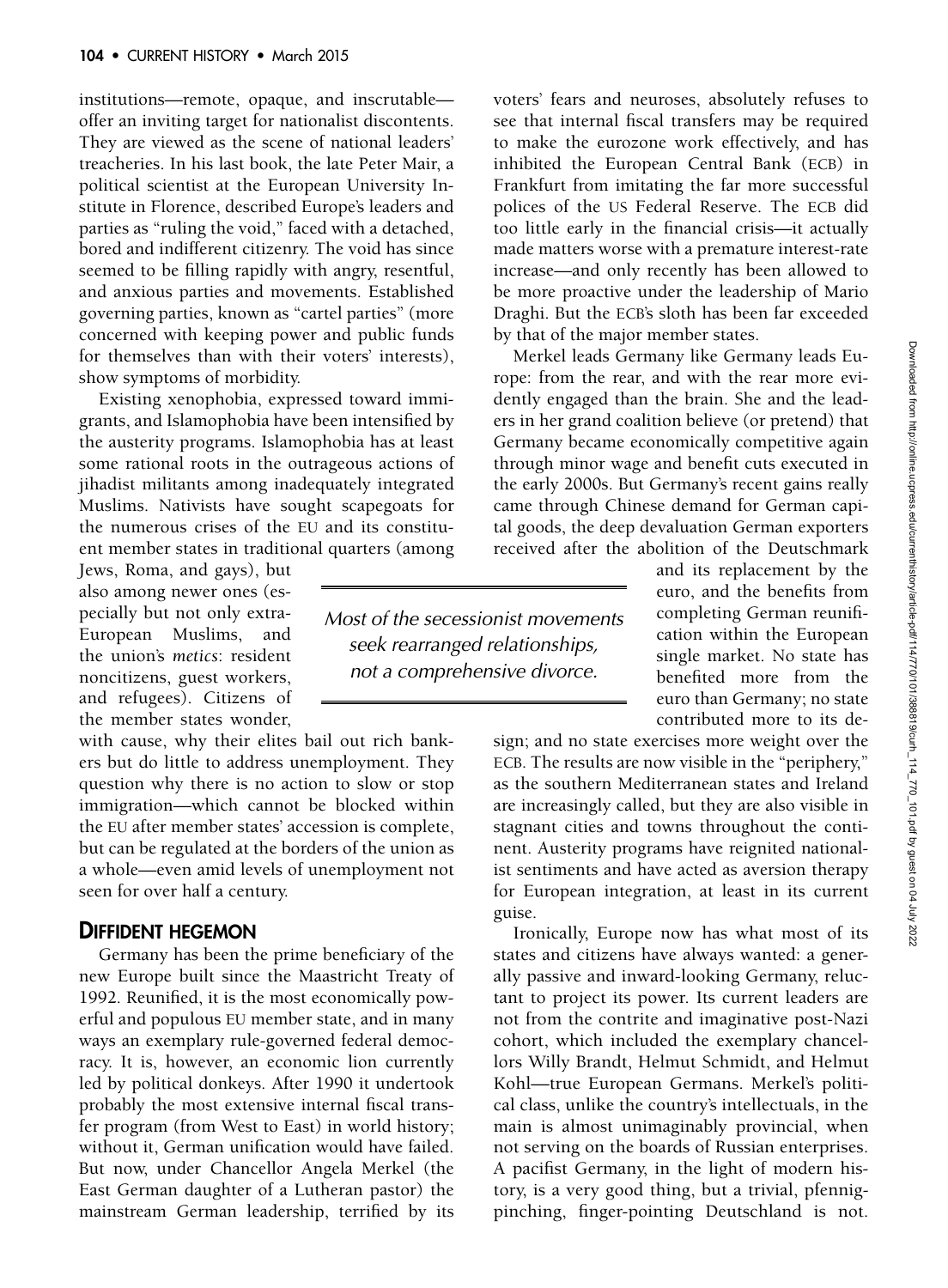Its heavy veto power over the management of the euro, and its protection of German banks, threaten to collapse the remarkable post-1958 experiment in European cooperation and cause untold economic damage. Most of southern Europe is locked by German policy into debts that resemble those of developing countries that have borrowed in a strong foreign currency. Greece is not alone in expressing rage against existing European policies and leaders who collaborate with the nostrums of Merkel, the diffident hegemon.

## REMARKABLE RESTRAINT

These exhibits of nationalist anxieties within the EU should cause concern. If the world's largest market is stagnant, it is a global problem. If its currency union breaks up chaotically, the material impact would be felt throughout the world. But barring further evidence, this crisis does not portend war among European states. If the eurozone does break up, or downsize, one can hope that slightly greater care will be taken in its rationalization than was evident in its construction, and that efforts will be made to protect the rest of European treaty agreements outside monetary union.

And despite all these difficulties, Europe's citizens, when not voting for non-mainstream parties, have arguably been remarkably restrained and measured in their discontent. They have not, in large numbers, endorsed overtly antidemocratic parties. They have sought replacements for their traditional parties because these have let them down. The EU is in trouble, but it is not doomed. Even anti-immigrant parties feel obliged to deny that they are racist—they argue, like the Swedish Democrats or the French National Front, that they merely fear Islam. Throughout Europe gay rights, as in the United States, have increased amid austerity. And mainstream Europeans have certainly not been bellicose. For the most part, they welcomed Barack Obama's presidency precisely because it promised a less frenetic and adventurous use of American hard power. French and German policy makers have strained relations, but they are not increasing their military budgets in an arms race against one another.

A peace of exhaustion seems to have settled in this decade over the post-Yugoslav Balkans, disciplined by NATO and the EU as the twin instruments of trusteeship. Unless Bosnia and Herzegovina breaks up there are no new sovereign states foreseeable in the Balkans, though Spain still refuses to recognize an independent Kosovo, thereby blocking its accession to the EU. (Spain argues that Kosovo needs to negotiate its status with Serbia, but the policy has no local merit: Madrid is focused on locking the Catalans and Basques within Castile's sovereignty.) Even though the EU is a less attractive proposition than it once was, it is still true that typical Serbs, Bosniaks, Albanians, Macedonians, and Montenegrins still want to join the confederation in which Croats and Slovenes already abide, albeit with limited enthusiasm. The latter nations turned out in the recent European parliamentary elections at rates of 25 and 21 percent, respectively, making American midterm turnouts look respectable.

# DELUSIONS OVER UKRAINE

Renewed national and ethnic conflagrations are certainly occurring on the EU's "oriental" frontier. In 2014, the conflict in and over Ukraine was triggered by a winter revolution against a corrupt president who was equivocating between rival offers of economic partnership from Moscow and Brussels. What most Westerners saw as a legitimate popular uprising, most Russians saw as a coup d'état. There was a high truth quotient in both perspectives. A largely Western (and Westernized) Ukrainian elite has returned to power, intent on seeing a whole Ukraine enter the EU and NATO. Some in this new government were foolishly determined to demote the status of the Russian language, and they incorporated a small number of neo-fascists in an anti-Russian political front. In response, Russia annexed Crimea after a referendum held in the presence of Russian troops wiping snow from their boots. Armed ethnic Russians elsewhere in eastern Ukraine demanded the right to follow Crimea, establishing two regions that declared their independence from Kiev. They were backed by Russian intelligence and special forces.

Outsiders' arguments centered on who was being manipulated and the core causes of the conflict. One side believes that Russian President Vladimir Putin's alleged ambitions to restore the Soviet empire are the driver of antagonism. A more self-critical and realist thesis focuses on the joint carelessness of the EU and NATO in thinking they could openly encourage Georgia and Ukraine to join their alliances without provoking Russia, which had repeatedly declared that such extensions would damage its strategic interests. Plainly, however, the Ukrainian crisis owes a great deal to the illusion that post-Soviet Ukraine can be treated as if it were a homogeneous nation-state. There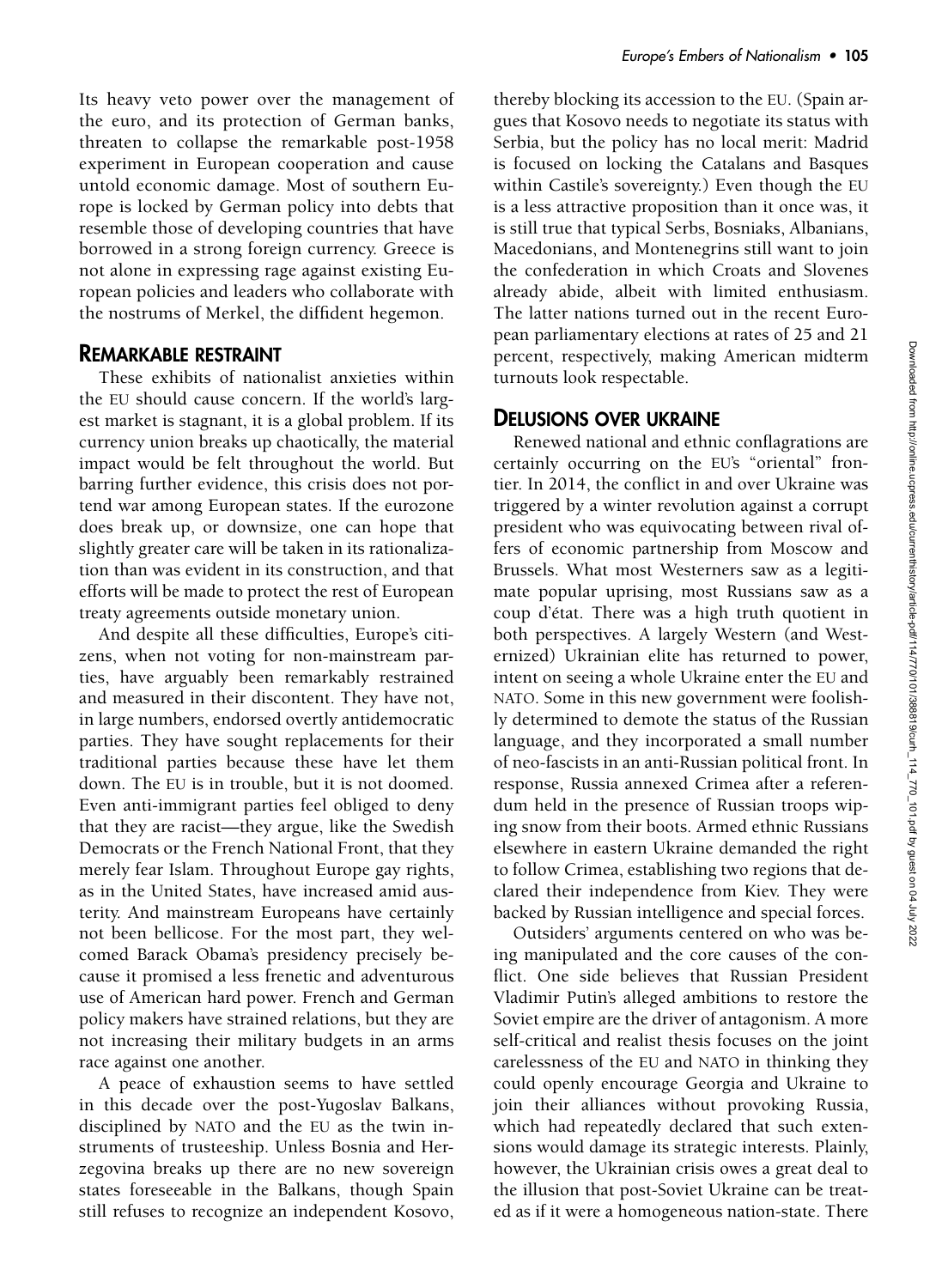is a clash between Westernizing mononationalists, determined to remake Ukraine as a France of the East, and multinationalists, who think that Ukraine is and should remain what its name means—"the Borderland"—in which Ukrainians, Russians, Hungarians, and others must coexist in conditions of mutual recognition if the place is to remain unified.

Wars involving two or more European states have returned to the continent's east. With luck, subsequent historians will dub them the Wars of Russia's Decline. In the first, Russia quickly punished Georgia in 2008, after the latter's hotheaded president tried forcibly to reincorporate secessionist entities in Abkhazia and South Ossetia. The second is unfolding in Ukraine. No one is rushing to claim that these events disprove "democratic peace theory," the idea that democratic states do not go to war with another. That is because the relevant entities' democratic credentials are so threadbare. Moreover, the conflicts have been occurring outside the EU, not within it.

 But the Ukraine crisis has undoubtedly refuted the theory that the EU could use its soft power to expand quietly to all the non-Russian states in its neighborhood. This theory was based on naive estima-

tions of the EU's capacities for forward engagement and crisis management—and on the cavalier assumption that Putin would allow the EU and NATO to advance their respective borders to the plains over which Russia has been repeatedly attacked throughout history. European and American leaders were emphatically warned, and it is fatuous to pretend otherwise. They sleepwalked into antagonizing the Russian bear—not when it was hibernating, but when it was loudly huffing.

The EU and the United States have protested the transformation of borders by force. Yet some leaders have quietly admitted that Crimea's status was absurd—the legacy of a truly arbitrary decision by Soviet leader Nikita Khrushchev—and that Crimea's autonomy had been questioned by Ukrainian nationalists. Unelected officials also privately acknowledge that they intended to bring Ukraine into the Western alliances—through a regime change, and against Russian warnings. They have had a rude reality check. Great powers rarely allow smaller neighbors' nationalism to threaten their perceived national interests. Meanwhile, the

The EU's institutions—remote, opaque, and inscrutable—offer an inviting target for nationalist discontents.

Russians have been protesting furiously against interference in the internal affairs of another state rich hypocrisy on their part, while they employ scarcely covert operatives to support secessionist entities within Ukraine and seek to make the country ungovernable in order to compel its geopolitical submission.

#### CONTAINING CONFLICT

Once known as Russia's Scotland, Ukraine seems set to be the site of protracted conflict, a lowintensity war punctuated by intermittent cease-fires, balloting, and artillery bombardments. The events in Kiev, eastern Ukraine, and Crimea have not only deepened tension between NATO and Russia, they have also reemphasized European dependence on Russian energy supplies and recapitulated the central point of Europe's history since 1945—namely, that major confrontations and their resolutions are determined by the Americans and Russians. Sanctions and counter-sanctions are under way. These have visibly damaged the Russian economy (though

the falling prices of oil and gas have been more important), but whether they will reduce Russia's determination to halt the Westernization of Ukraine is much less obvious. Many of the EU's eastern member states, and

Germany, stand to lose as the sanctions against Russia bite into their trade balances.Brussels and Washington show little appetite to bail out the bankrupt Ukrainian government on the scale required to make it function. Moreover, since they need Russian cooperation to deal with Iran's nuclear program, Syria's civil war, and the US exit from Afghanistan, implacable Euro-American opposition to Putin's interests in Ukraine is unlikely.

The Ukrainian debacle is a major alteration in the status quo; it has occasioned civilian and combat deaths on a significant scale, and territory has changed hands through force, even if a majority in Crimea would have wanted to rejoin Russia in a free and fair referendum. Yet by historic standards, the war has so far been a bloody scuffle between incompetents rather than an escalating major war between increasingly efficient belligerents. The Russian Army is not marching on Kiev, and containment of the Ukraine conflict remains in the interest of both Russians and Americans.

Americans and Europeans divide between those who advocate Ukraine's entry into NATO and the EU